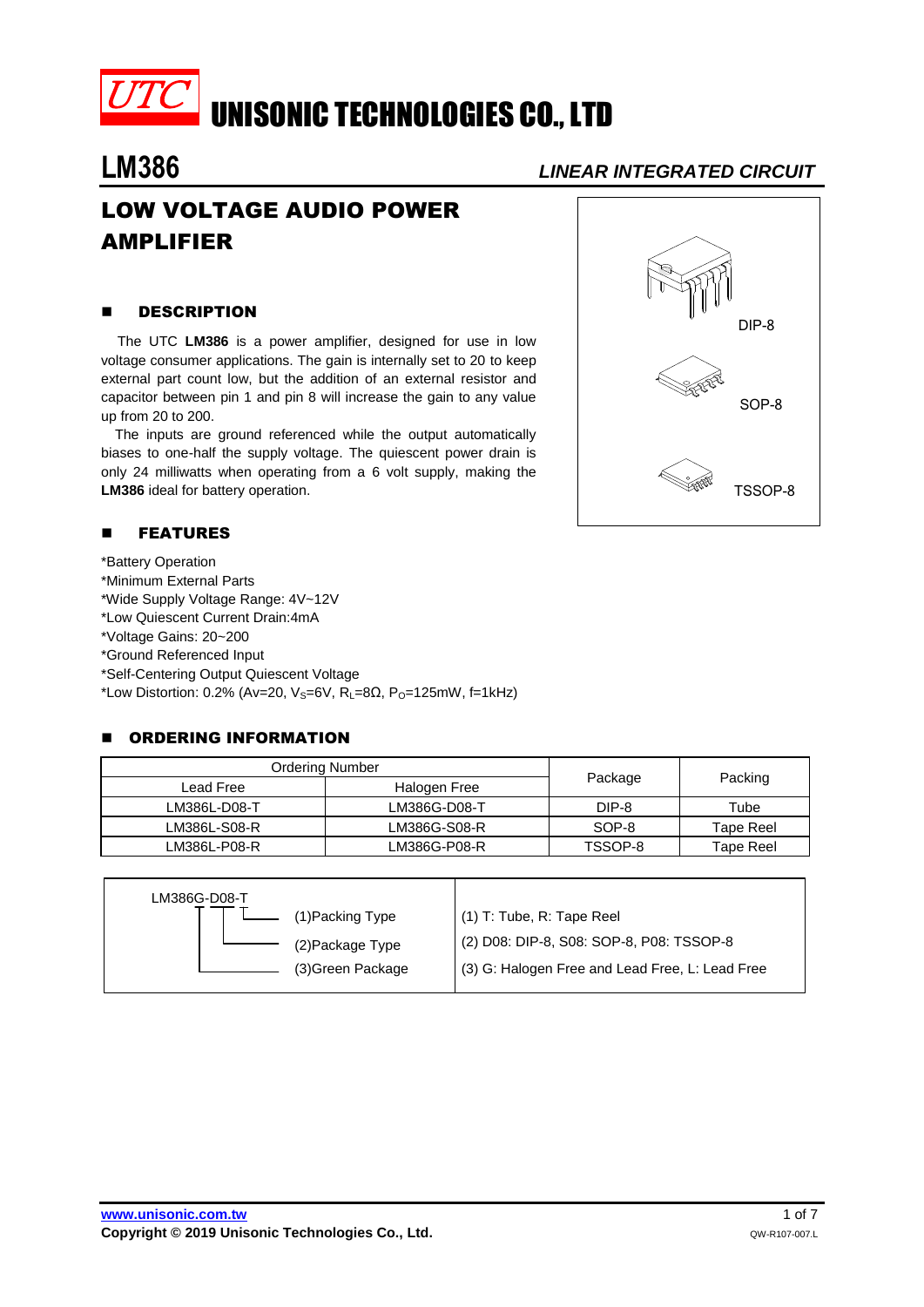#### MARKING



#### **PIN CONFIGURATION**



**BLOCK DIAGRAM** 



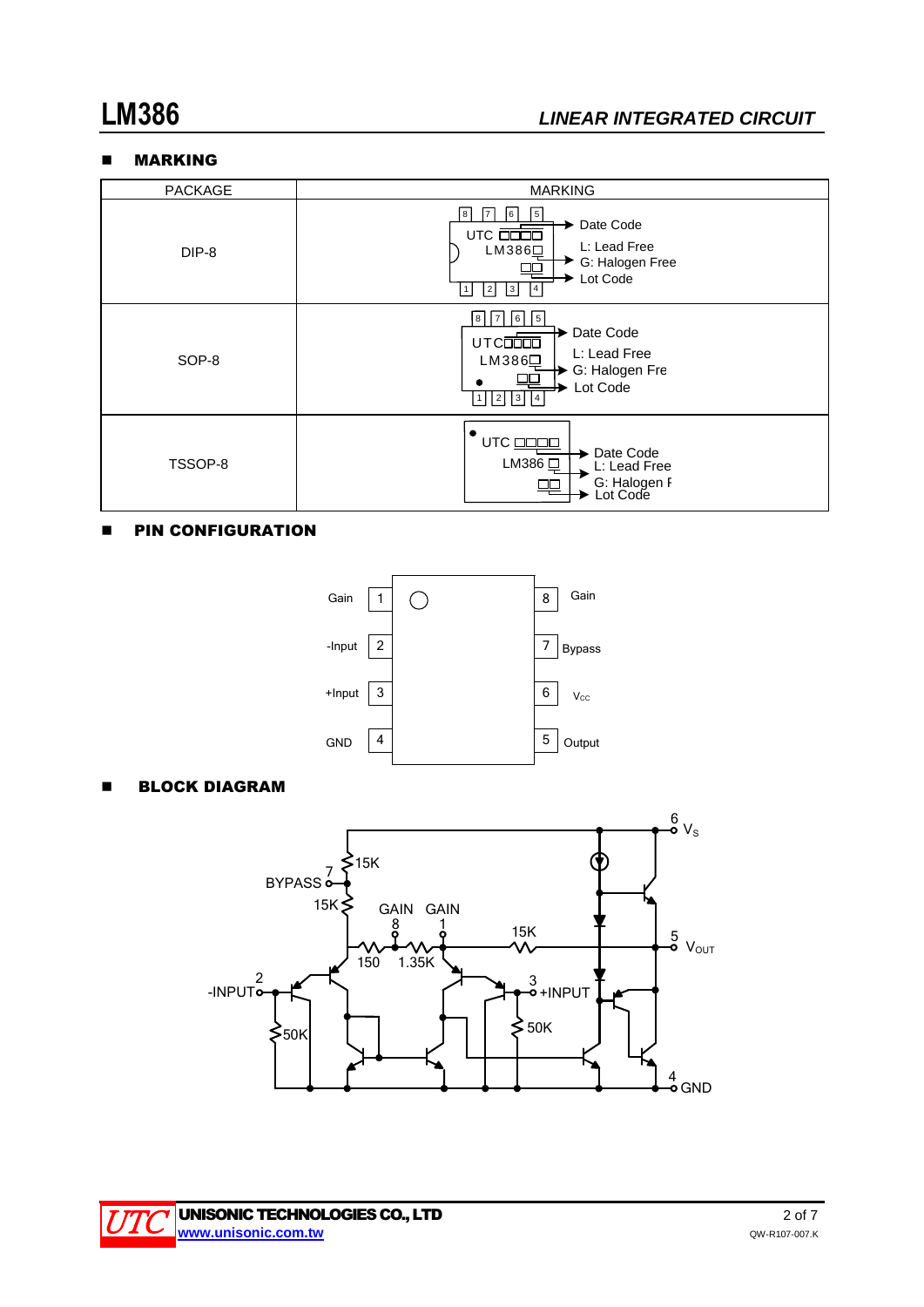#### **E** ABSOLUTE MAXIMUM RATINGS

| <b>PARAMETER</b>             |         | <b>SYMBOL</b>    | <b>RATINGS</b>     | UNIT        |
|------------------------------|---------|------------------|--------------------|-------------|
| Supply Voltage               |         | $V_{\rm CC}$     | 15                 |             |
| Input Voltage                |         | $V_{IN}$         | $-0.4V \sim +0.4V$ |             |
| <b>Power Dissipation</b>     | DIP-8   | $P_D$            | 1250               | mW          |
|                              | SOP-8   |                  | 600                | mW          |
|                              | TSSOP-8 |                  | 600                | mW          |
| <b>Junction Temperature</b>  |         |                  | $+125$             | °C          |
| <b>Operating Temperature</b> |         | <b>TOPR</b>      | $-40 - +85$        | $^{\circ}C$ |
| Storage Temperature          |         | T <sub>STG</sub> | $-40 - +150$       | $^{\circ}C$ |

Note:1. Absolute maximum ratings are stress ratings only and functional device operation is not implied. The device could be damaged beyond Absolute maximum ratings.

#### **ELECTRICAL CHARACTERISTICS**  $(T_A=25^\circ C,$  unless otherwise specified.)

| <b>PARAMETER</b>                 | <b>SYMBOL</b>  | <b>TEST CONDITIONS</b>                                 | <b>MIN</b> | <b>TYP</b> | <b>MAX</b> | <b>UNIT</b> |
|----------------------------------|----------------|--------------------------------------------------------|------------|------------|------------|-------------|
| <b>Operating Supply Voltage</b>  | Vs             |                                                        | 4          |            | 12         | $\vee$      |
| <b>Quiescent Current</b>         | lo.            | $V_s = 6V$ , $V_{IN} = 0$                              |            | 4          | 8          | mA          |
| <b>Output Power</b>              | POUT           | $V_S = 6V$ , R <sub>L</sub> =8 $\Omega$ , THD=10%      | 250        | 325        |            | mW          |
|                                  |                | $V_S = 9V$ , R <sub>L</sub> $= 8\Omega$ , THD $= 10\%$ | 500        | 700        |            |             |
| Voltage Gain                     | G <sub>V</sub> | $V_S = 6V$ , f=1kHz                                    |            | 26         |            | dB          |
|                                  |                | 10µF from pin 1 to pin 8                               |            | 46         |            | dB          |
| Bandwidth                        | <b>BW</b>      | $V_s = 6V$ , Pin1 and pin 8 open                       |            | 300        |            | kHz         |
| <b>Total Harmonic Distortion</b> | <b>THD</b>     | $P_{OUT}$ =125mW, V <sub>S</sub> =6V, f=1kHz           |            | 0.2        |            | $\%$        |
|                                  |                | $R_L = 8\Omega$ pin1 and pin 8 open                    |            |            |            |             |
| Rejection Ratio                  | <b>RR</b>      | V <sub>S</sub> =6V, f=1kHz, C <sub>BYPASS</sub> =10µF  | 50         |            |            | dB          |
|                                  |                | pin1and pin 8 open, Referred to output                 |            |            |            |             |
| Input Resistance                 | $R_{IN}$       |                                                        |            | 50         |            | kΩ          |
| Input Bias Current               | <b>I</b> BIAS  | $V_s = 6V$ Pin2 and pin 3 open                         |            | 250        |            | nA          |

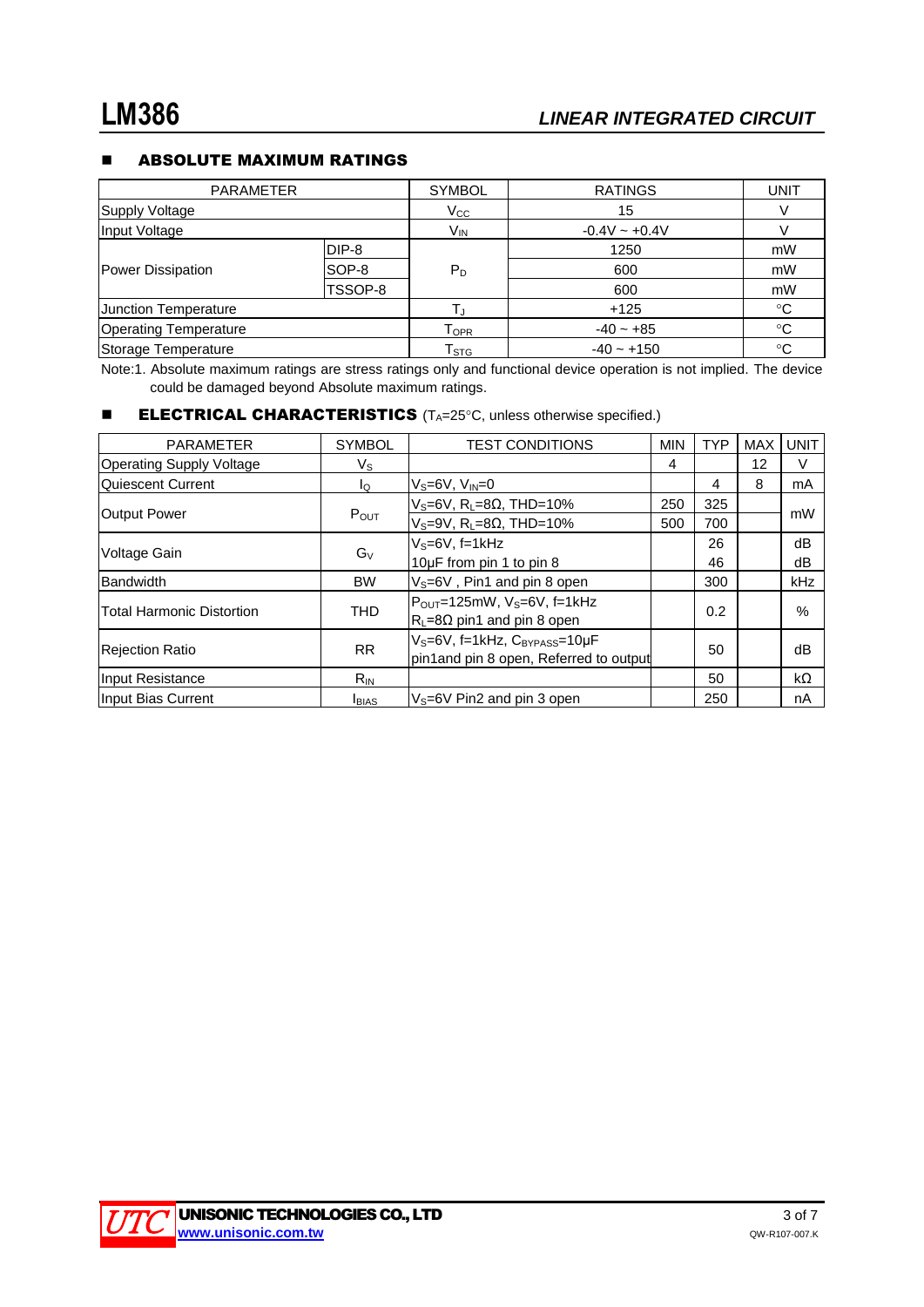#### APPLICATION NOTES

#### **GAIN CONTROL**

To make the **LM386** a more versatile amplifier, two pins(1and 8) are provided for gain control. With pins 1 and 8 open the 1.35 kΩ resistor sets the gain at 20 (26dB), If a capacitor is put from pin 1 to 8, bypassing the 1.35 kΩ resistor, the gain will go up to 200 (46dB). If a resistor is placed in series with the capacitor, the gain can be set to any value from 20 to 200. Gain control can also be done by capacitively coupling a resistor (or FET) from pin 1 to ground.

Additional external components can be placed in parallel with the internal feedback resistors to tailor the gain and frequency response for individual applications. For example we can compensate poor speaker bass response by frequency shaping the feedback path. This is done with a series RC from pin 1 to 5 (paralleling the internal 15 kΩ resistor). For 6 dB effective bass boost: R=15 kΩ, the lowest value for good stable operation is R=10 kΩ, if pin 8 is open, If pins 1 and 8 are bypassed then R as low as 2 kΩ can be used. This restriction is because the amplifier is only compensated for closed-loop gains greater than 9.

#### **INPUT BIASING**

The schematic shows that both inputs are biased to ground with a 50 kΩ resistor. The base current of the input transistors is about 250nA, so the inputs are at about 12.5mW when left open. If the dc source resistance driving the **LM386** is higher than 250 kΩ it will contribute very little additional offset (about 2.5mW at the input, 50mW at the output).If the dc source resistance is less than 10 kΩ, then shorting the unused input to ground will keep the offset low (about 2.5mV at the input, 50 mV at the output). For dc source resistances between these values we can eliminate excess offset by putting a resistor from the unused input to ground, equal in value to the dc source resistance. Of course all offset problems are eliminated if the input is capacitively coupled.

When using the **LM386** with higher gains (bypassing the 1.35 kΩ resistor between pins 1 and 8) it is necessary to bypass the unused input, preventing degradation of gain and possible instabilities. This is done with a 0.1μF capacitor or a short to ground depending on the dc source resistance on the driven input.

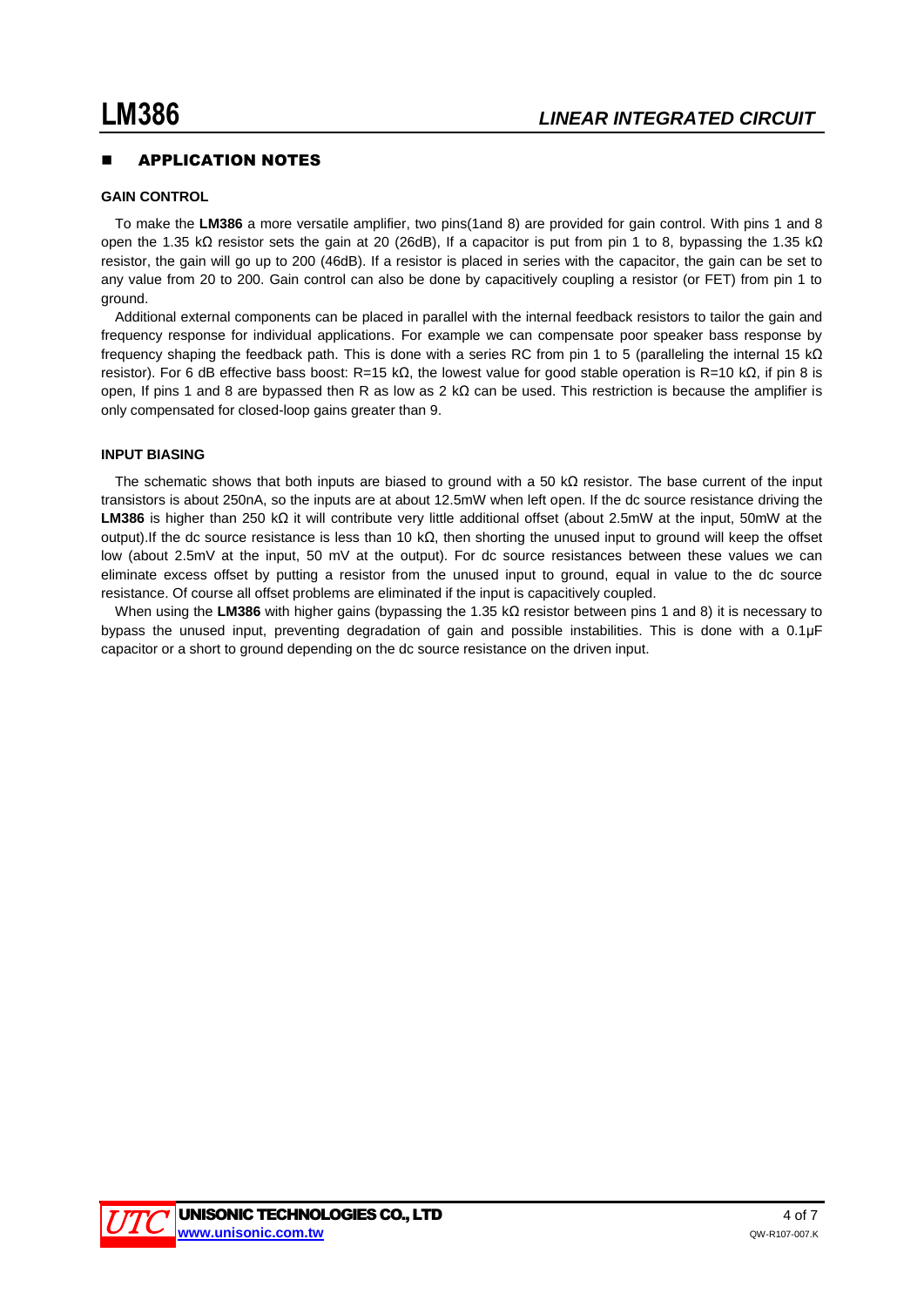### TYPICAL APPLICATIONS CIRCUIT







#### 10 $\mu$ F Vs +  $\begin{array}{c|c}\n & 6 & \\
& 1 & \\
& 3 & \\
& 4 & \\
& & 7 & \\
& & 5 & \\
& & & 5\n\end{array}$  $V_{\text{INO}}$ -  $250 \mu F$ <br> $+$   $+$ 8 7  $20.05 \mu$ F 10KΩ + ╙ BYPASS 10Ω

Amplifier with Gain=200

Low Distortion Power Wienbridge Oscillator 390Ω



Amplifier with Bass Boost





Square Ware Oscillator





Notes: 1: Twist Supply lead and supply ground very tightly.

- 2: Twist speaker lead and ground very tightly.
- 3: Ferrite bead in Ferroxcube K5-001-001/3B with 3 turns of wire.
- 4: R1C1 band limits input signals.
- 5: All components must be spaced very closely to IC.

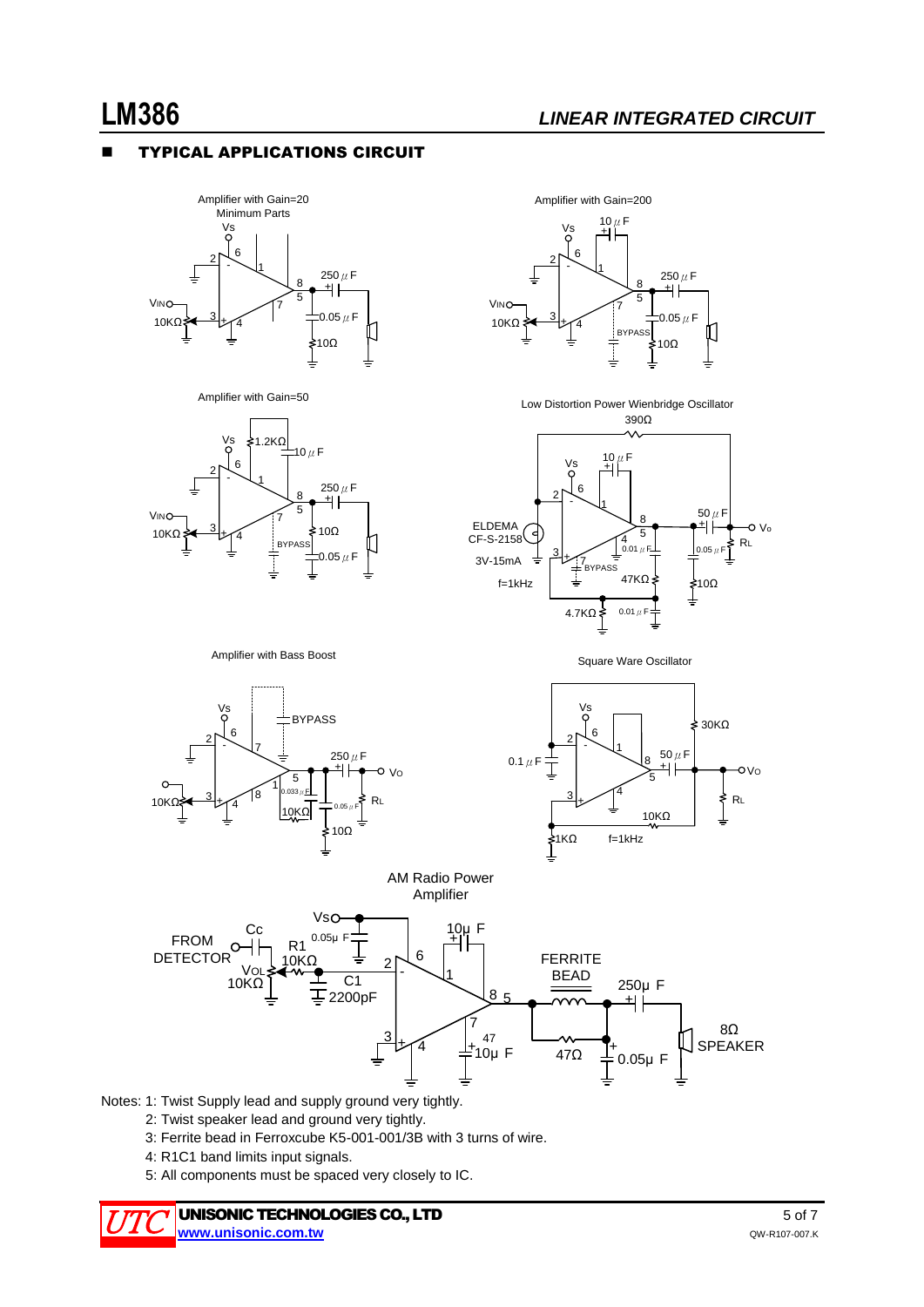### TYPICAL CHARACTERISTICS



Quiescent Supply Current vs Supply Voltage







Power Supply Rejection Ratio(Referred to the Output) vs Frequency



Frequency Response With Bass Boost